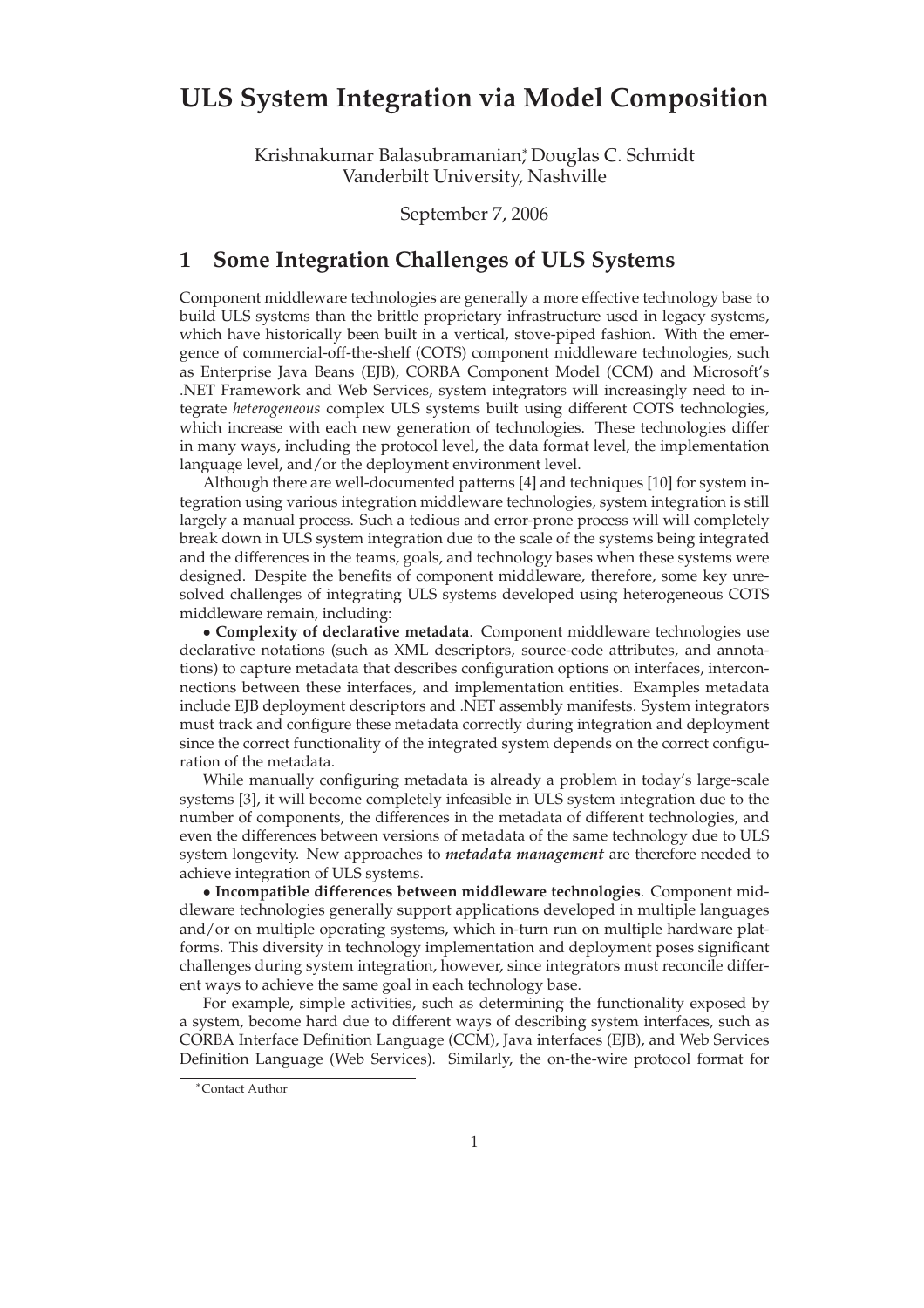CCM and EJB is Internet Inter-ORB Protocol (IIOP), which is a binary protocol, whereas Web Services uses  $\text{SOAP}/\text{HTTP}$ , which is a text-based protocol. The sheer number of incompatibilities between middleware technologies therefore necessitate automated *resource adaptation* techniques in the ULS system integration space.

• **Incompatibilities between different middleware implementations**. The success of COTS middleware technologies have started a trend where multiple implementations of a single middleware technology are available from different providers. Differences between these implementations will likely arise due to non-conformant extensions to standards, different interpretations of the same (often vague) specification, or implementation bugs.

Regardless of the reasons for incompatibility, however, problems arise that often manifest themselves during system integration. Examples of such differences are highlighted by the presence of efforts like the Web Services-Interoperability Basic Profile (WS-I) [2], which is a standard aimed at ensuring compatibility between the Web Services implementations of different providers. It is therefore critical to *externalize and document* the implicit design assumptions of implementations of various component middleware technologies, to ensure smooth integration and dynamic replacement of one implementation with another.

## **1.1 Solution Approach**→**System Integration using Model Composition**

A promising approach to address key challenges with integration of component middleware is to develop Model-Driven Engineering (MDE) technologies [8]. At the core of MDE is the concept of *domain-specific modeling languages* (DSMLs) [6], whose type systems formalize the application structure, behavior, and requirements within particular domains. A DSML is often accompanied by a generators, which analyze the models and synthesize various types of artifacts, such as source code, deployment descriptors, or input to simulators.

By capturing the semantics of a domain, DSMLs can not only be used as effective "metadata management" frameworks but also be used to generate "resource adapters". DSMLs are an effective means to capture implicit assumptions associated with component middleware technologies. Representing elements of a component middleware technology as first-class entities of a DSML makes hidden implicit assumptions explicit at the modeling level. DSMLs can thus be used to highlight–and ultimately help resolve–the complexities associated with incompatible implementations to earlier in a system's lifecycle.

While DSMLs have been used to help software developers create homogeneous systems [5, 9], large-scale enterprise software systems are rarely homogeneous. A single DSML developed for a particular middleware technology, such as EJB or CCM, may therefore not be applicable to model, analyze, and synthesize key concepts of Web Services. To integrate heterogeneous systems successfully, therefore, system integrators need tools that can provide them (1) unified view of the entire enterprise system and (2) fine-grained control over specific subsystems and components.

A promising approach to achieve these capabilities is *model composition* [1], which involves creating a new DSML from multiple existing DSMLs by adding new elements or extending elements of existing DSMLs, defining new relationships between existing elements, and defining relationships between new and existing elements. A key characteristic of the model composition is that it supports the *open-closed* principle [7], which states that a class should be open for extension but closed with respect to its public interface, but at a higher level of abstraction, *i.e.*, at the level of DSMLs. Other